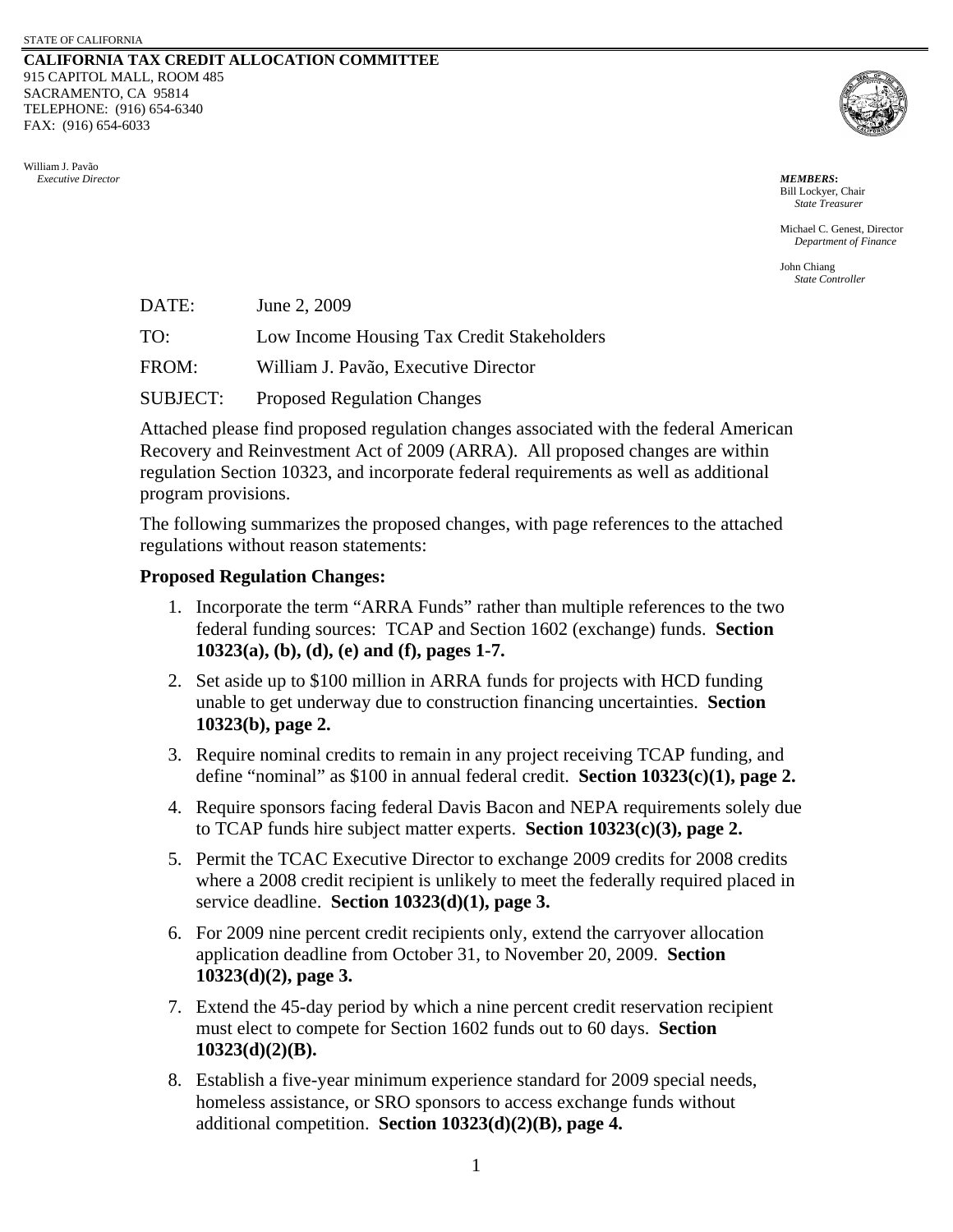- 9. Establish as a threshold selection criterion that applicant projects be expected to be completed by February 16, 2012. **Section 10323(d)(2)(C), page 4.**
- 10. Allow the TCAC Executive Director to award late-year remaining 9 percent credits by designating State credit recipient projects as DDAs, award remaining ARRA funds by funding waiting list 2009 nine percent credit exchange applicants, or to tax exempt bond waiting list projects. **Section 10323(d)(4), page 5.**
- 11. Permit loans to be extended and assumed. **Section 10323(e)(3), page 6.**
- 12. Establish a more timely disbursement schedule, and permit the Executive Director to negotiate and adjust disbursement schedules as needed. **Section 10323(d)(7), page 6.**
- 13. Establish a recapture provision if a sponsor syndicates and sells tax losses to another party. **Section 10323(e)(8), page 7.**
- 14. Establish TCAC authority to collect fees for loan origination, asset management services, and federal grant requirement oversight. **Section 10323(f), page 7.**

Attachment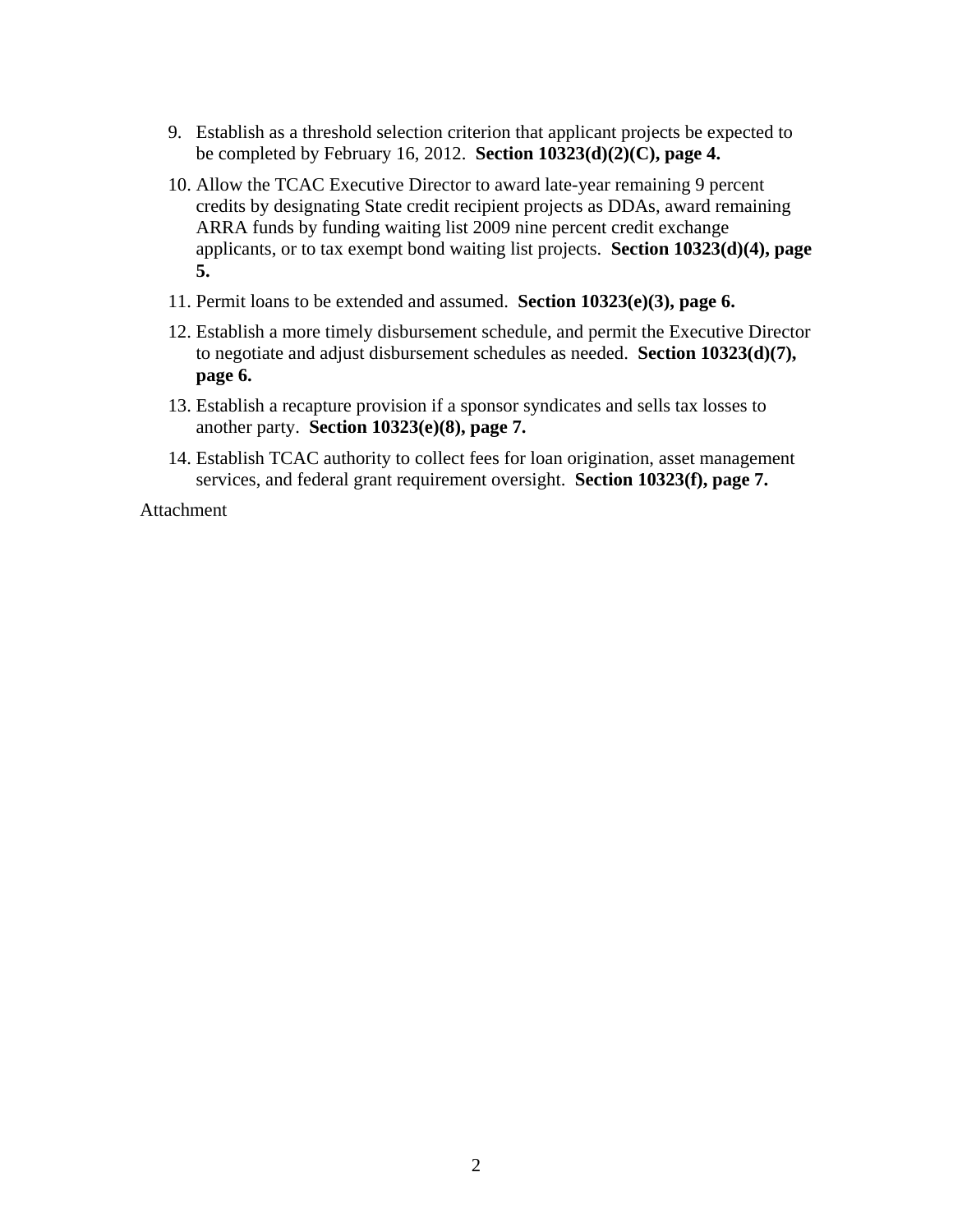## **Proposed Regulation Changes June 2, 2009**

## Section 10323. American Recovery and Reinvestment Act of 2009

(a) General. Under the authority granted by the American Recovery and Reinvestment Act of 2009 (Public Law 111-5), the California Tax Credit Allocation Committee (CTCAC) may subaward Tax Credit Assistance Program (TCAP) funds and federal grants in lieu of housing credit allocations (Exchange Section 1602 Funds) to projects awarded Low Income Housing Tax Credits. The provisions of this section shall refer to the two federal funding sources collectively as ARRA Funds. While CTCAC may access and subaward these funds in accordance with the provisions of this Section, nothing in this Section shall be construed to imply an obligation by the Committee to award funds to specific projects. Circumstances related to a specific project, such as updated market information, or the sponsor's financial strength, including inadequate net assets or pending litigation or other liabilities, may cause the Committee to deny a subaward, in spite of that project having previously received a reservation or allocation of credits. The Committee shall state in writing reasons for denying a subaward where the standards described below would otherwise have resulted in a subaward. The overriding public interest in sound investments through cash subawards shall be paramount as the Committee makes it funding decisions. Projects shall be evaluated in accordance with the underwriting criteria listed at Section 10327(g), as modified by this Section. CTCAC may defer to underwriting standards and conclusions reached by equity partners in those projects where CTCAC is providing financing only.

All terms and conditions established by federal rule shall hereby be incorporated by reference.

(b) Eligible Projects

Applicants for cash awards, TCAP or Exchange ARRA Funds, must have a current reservation of federal Low Income Housing Tax Credits for a project awarded credits in federal fiscal year 2007, 2008, or 2009, except as provided in paragraph (b)(2) below, as follows:

- (1) 2007 and 2008 awardees: Projects with current 2007 or 2008 Credit Ceiling allocations are eligible for TCAP or Exchange ARRA Funds. Tax-Exempt Bond Projects with current 2007 or 2008 credit reservations are also eligible for TCAP or Exchange ARRA Funds under the conditions described in paragraph  $(d)(3)(A)$  below.
- (2) 2009 awardees: Tax Exempt Bond Projects receiving a 2009 credit reservation and projects receiving 2009 Credit Ceiling reservations by September 30, 2009 are eligible for TCAP funds. Projects receiving Credit Ceiling reservations in calendar year 2009 are eligible for Exchange Section 1602 Funds, if exchange authority remains, under the conditions described in paragraph (d) below.
- $(3)$  CTCAC may, as a priority, provide cash awards subject to  $(b)(1)$  and  $(b)(2)$  above under this Section to projects that also have funding commitments from programs receiving AB 55 loans through the State's Pooled Money Investment Account (PMIA). Assistance shall be provided in a manner and at the minimum amount required to generate adequate construction period financing. Any funds provided shall may be conditioned upon repayment by the State Department of Housing and Community Development (HCD). These funds shall remedy gaps in construction-period financing, and may be in addition to funds mitigating equity gaps as described below.

CTCAC shall set aside no more than \$100 million in ARRA Funds for projects with HCD funding that have yet to commence construction. Funds shall be committed from this setaside to generate adequate construction financing, in concert with cash in lieu or gap financing awards. Within the Tax Exempt Bond Project competition described in paragraph (d)(3)(A), applicants may request zero ARRA funds where no equity gap exists, and apply for funds to assist with construction period financing only. Such applications would receive 100 points under the scoring factor listed at (d)(2)(C)(ii).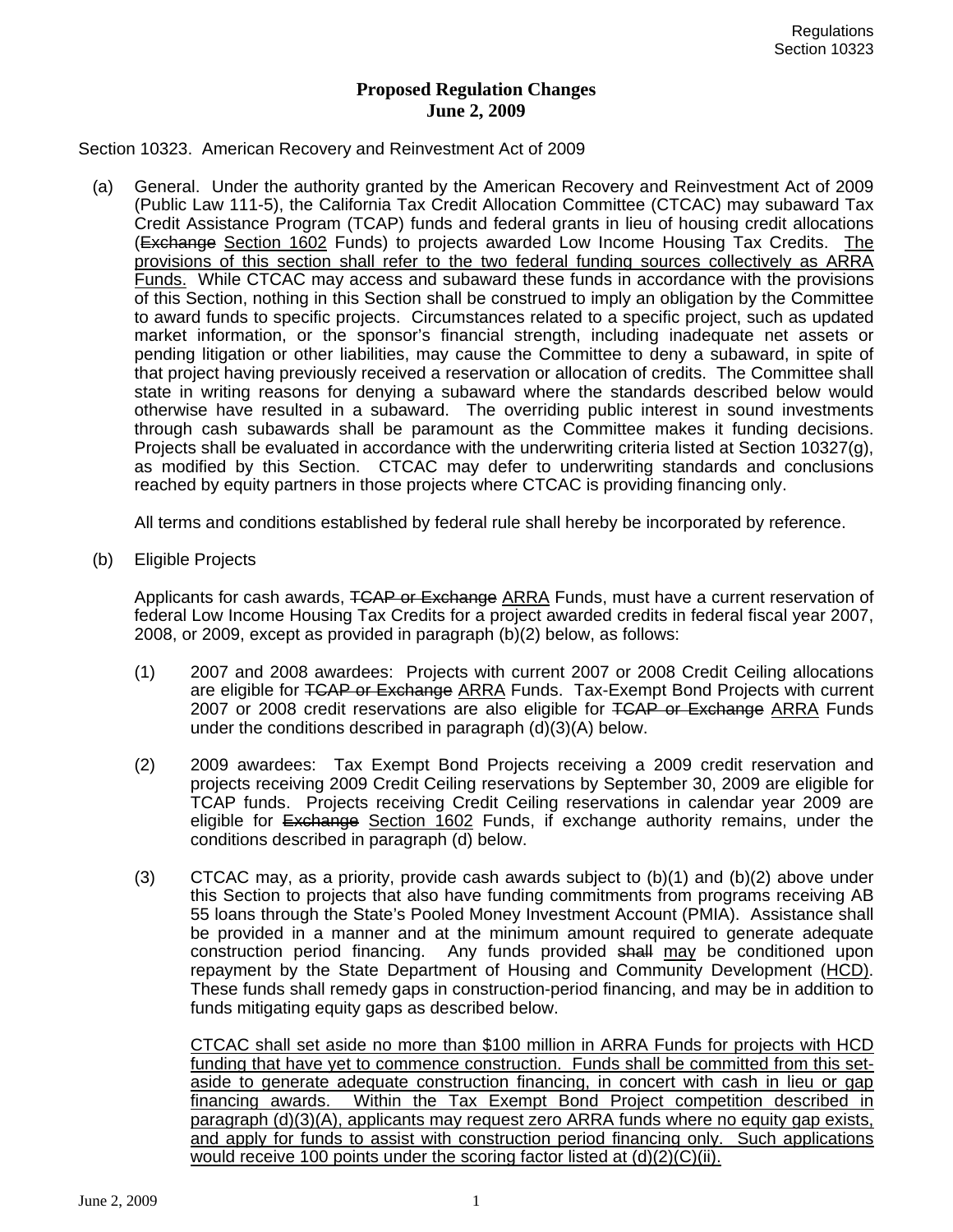- (c) Award Amounts.
	- (1) Cash in lieu of credits: 2007 and 2008 credit recipients may receive an award equal to the stated equity in the original tax credit application up to 85 cents (\$0.85) for every currently reserved federal tax credit dollar and up to 60 cents (\$0.60) for every California State Credit currently reserved by CTCAC for the project.

2009 credit recipient projects may receive the original tax credit application-estimated equity up to 80 cents (\$0.80) for every currently reserved federal tax credit dollar, and up to 55 cents (\$0.55) for every California State Credit dollar currently reserved for the project. Applicants may request a cash in lieu award for a portion of their reserved credits, retaining the balance of credits for an equity partner. CTCAC shall reduce this award amount if a final cost certification would have resulted in a reduced credit award.

To be eligible for cash in lieu of credits, project applicants must demonstrate that they have made good faith efforts to obtain investment commitments for such credits, and that the project remains the same as originally proposed. An applicant shall provide a narrative describing steps they have taken to secure an equity investment, and describing issues inhibiting investor interest in the project. The narrative must identify potential investors proffering unacceptable offers, and why specific terms and conditions were detrimental to the project's feasibility. CTCAC reserves the right to corroborate presented facts, and may request additional information from the applicant and/or the potential investor or syndicator. CTCAC shall determine whether an applicant has met the federal good faith effort test. Any misrepresentations by an applicant shall draw maximum penalties under program regulations.

Where TCAP funds are awarded as cash in lieu of credits, the project shall retain at least a nominal amount of credits and adhere to Section 42 requirements. "Nominal" shall mean at least \$100 of annual federal Low Income Housing Tax Credits.

(2) Gap financing: 2007 and 2008 projects may receive the difference between the credit equity stated in the original tax credit application, up to \$0.85 for every currently reserved federal tax credit dollar, and the committed equity up to 15 cents per federal tax credit dollar. 2007 and 2008 applicants may also apply for up to 10 cents (\$0.10) for every California State Credit dollar, up to the credit equity stated in the original application, not to exceed \$0.65 per California State Credit dollar.

2009 projects may receive up to 12 cents (\$0.12) per currently reserved federal tax credit dollar. Applicants may also apply for up to nine cents (\$0.09) for every California State Credit dollar. For 2009 Credit Ceiling applicants, projects may receive the above amounts in addition to the equity induced by the credits even where the final equity pricing exceeds the application estimate per federal tax credit dollar. CTCAC shall assure the combination of gap financing and equity does not over-subsidize the project.

- (3) If a TCAP award would add costs associated with the application of federal prevailing wage requirements, CTCAC may adjust the project award by up to 15 percent (15%) of the original application development budget's site work and structures line items to account for the higher costs. In such cases, the project sponsor must retain subject matter experts to assist in complying with prevailing wage and other federal requirements.
- (4) No cash award amount shall exceed \$17 million, except to 2009 Credit Ceiling applicants who may receive a maximum of \$20 million, and Special Needs, Homeless Assistance, or SRO projects may receive up to \$25 million.
- (d) Application and Award Processes.
	- (1) 2007 and 2008 Credit Ceiling Recipients.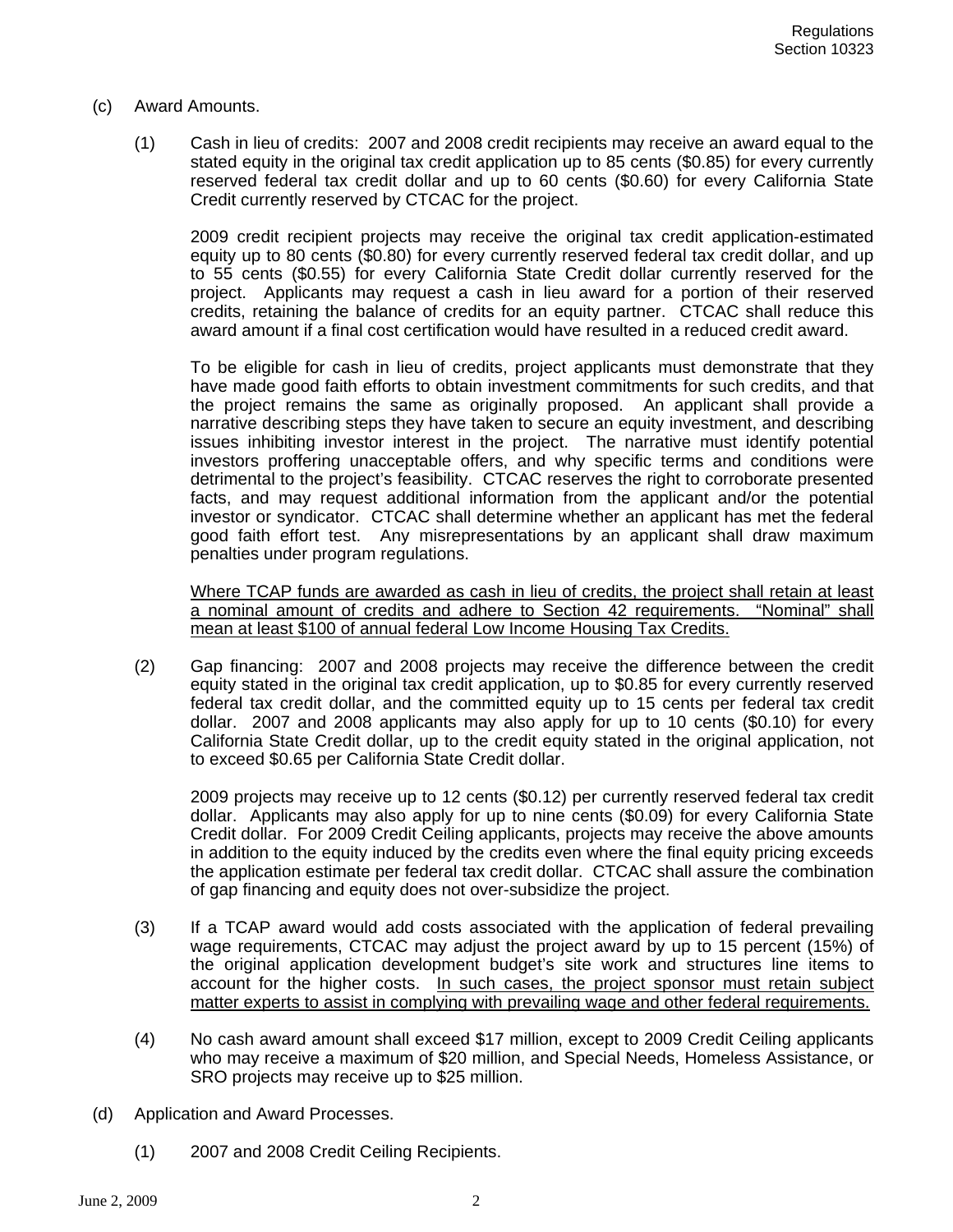2007 and 2008 Credit Ceiling Reservation awardees may apply to CTCAC for an exchange of a portion or all currently reserved credits for TCAP or Exchange ARRA Funds by a date publicly announced by CTCAC, and for an amount specified in  $(c)(1)$ above.

All other 2007 and 2008 applicants may propose retaining all of their credits and seeking gap financing. A portion of TCAP funding, along with any other non-exchanged 2007 or 2008 credits returned or recaptured on or before April 30, 2009, shall then be available to applicants to compete for gap financing. CTCAC shall use the competitive scoring under paragraph (2)(C) below.

CTCAC may award TCAP rather than Exchange Section 1602 Funds to such projects, at CTCAC's sole discretion. CTCAC shall give priority for awarding TCAP funds to projects already subject to federal requirements, such as paying prevailing wages, or where federal funds are a funding source in the project. CTCAC shall condition all awards of TCAP or Exchange ARRA Funds upon the following:

Project owners seeking cash in lieu of 100% of their credit awards must return their entire current tax credit reservation, including any reserved State Credit to CTCAC.

The TCAP or Exchange ARRA Funds recipient must adhere to the original tax credit required placed-in-service and project completion timelines for the project. The CTCAC Executive Director may adjust interim deadlines, including readiness deadlines, to accommodate loan closing schedules associated with these funds. In addition, the Executive Director, at his or her sole discretion, may exchange a 2008 Credit Ceiling reservation for 2009 Credit Ceiling credits. The Executive Director must find that circumstances beyond the project sponsor's control have delayed the project and warrant the extension of the placed in service date. Finally, the Executive Director may extend placed in service deadlines by up to six (6) months for projects receiving cash in lieu of credit awards.

(2) 2009 Credit Ceiling reservation recipients.

For 2009 only, CTCAC shall conduct a single competition for Credit Ceiling tax credit awards. Notwithstanding Section 10325(c)(8), 2009 applicants may apply for readiness points without documenting committed public funding sources, and without documenting items (B) through (D) within the original submitted application. However, applicants must document all such approvals, and the expiration of associated appeal periods, no later than August 17, 2009 to receive the associated readiness points. Similarly, notwithstanding Sections 10325(c)(1)(C), 10325(c)(10), and 10325(f)(8), 2009 applicants may submit a public financing commitment no later than August 17, 2009 and comply with those scoring and basic threshold requirements. In addition, notwithstanding Section 10328(d), 2009 Credit Ceiling recipients must submit an application for a carryover allocation by November 20, 2009.

Within the initial application for Credit Ceiling credits as described in Section 10325, applicants may elect to assume a CTCAC cash award of 12 cents (\$0.12) for every federal tax credit dollar requested, and 9 cents (\$0.09) for every California State Credit dollar requested. Equity pricing assumptions within the original Credit Ceiling application shall be no less than 70 cents (\$0.70) for every tax credit dollar, and no less than 50 cents (\$0.50) for every California State Credit dollar requested.

(A) Successful competitors for 2009 Credit Ceiling awards shall have 90 days, consistent with Section  $10325(c)(8)$ , to produce a letter of intent (LOI) from an equity partner.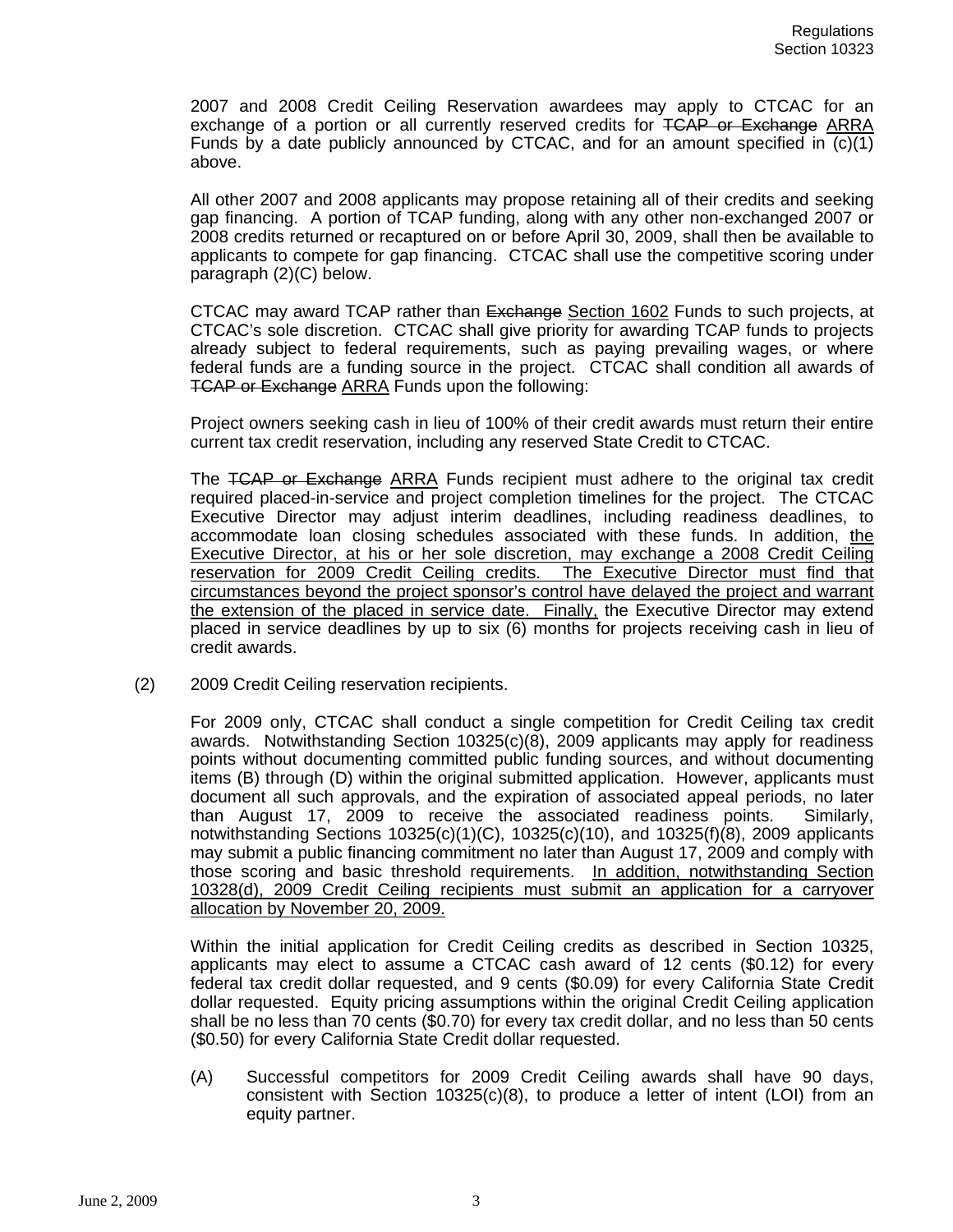- (B) If, after 45 60 days and a good faith effort as described in paragraph (c)(1) above, successful 2009 Credit Ceiling reservation recipients have failed to identify an equity partner, the project sponsor may apply for a cash in lieu of credits award from CTCAC. All projects applying for cash in lieu of credits shall submit materials requested by CTCAC, including evidence that the project would be financially feasible with the requested amount of cash in lieu of credits. Special Needs, Homeless Assistance, or SRO projects applying for cash in lieu of credits must return their federal and any State credit reservation, and CTCAC shall exchange all such returned federal credit to the Secretary of the Treasury as part of its grant election amount. CTCAC shall award this federal exchange cash to the applicant Special Needs, Homeless Assistance, and SRO projects subject to CTCAC confirming the project's feasibility. However, to qualify for a non-competitive exchange of ARRA funds for credits, the project sponsor must have at least five (5) years' experience providing such housing for the target population. All other cash in lieu of credits applicants shall be placed in a competition and scored as described in subsection (2)(C) below for an award of cash in lieu of credits. Current Credit Ceiling reservation recipients must return their reservation before competing for a cash award in lieu of credits. Beyond these funds, CTCAC shall also award additional funds as gap financing or cash in lieu of equity associated with California State Credits up to the applicable-loan maximum stated in paragraph (c)(4) above.
- (C) To be eligible to compete under this scoring system, projects must be expected to be completed by February 16, 2012. Competitors shall be scored and ranked competitively based upon the following criteria alone. All scoring information shall be drawn from the originally scored tax credit application with supplemental information as requested by CTCAC.
	- (i) Project type (50 points). Projects shall earn points as no more than one project type as follows:
		- Special Needs, Homeless Assistance, and SRO projects meeting the requirements of Section 10325(g)(4) 50 points
		- Rural projects meeting the requirements of Section 10315(c) 30 points
		- At-risk projects meeting the requirements of Section 10325(g)(5)

30 points

- Family projects meeting the requirements of Section 10325(g)(1) and senior projects meeting the requirements of Section 10325(g)(2) 10 points
- All others 0 points
- (ii) Cash award requested (100 points). Projects shall earn points based upon the cash requested in inverse relation to total project costs. Lesser cash requests relative to total project costs will garner higher scores. Where "N" equals the percentage the cash request represents relative to total project costs, points = 100-N. (Example: Where the cash request N equals 60% of the project cost, the applicant's score would be 40.) Rehabilitation projects, except for At-Risk projects, may access these points only if the per-unit rehabilitation hard costs equal \$40,000 or greater.
- (iii) Average Affordability (100 points). Projects shall earn 5 points for every one percent (1%) that the project's average affordability would be below 60 percent (60%) of Area Median Income (AMI). While CTCAC's Regulatory Agreement shall regulate specific numbers of units at income levels specified in the application, this scoring factor would be based upon a calculation determining the project's average overall affordability. (Example: A project with an average affordability of 50% of AMI would garner the percentage below 60% (10) times 5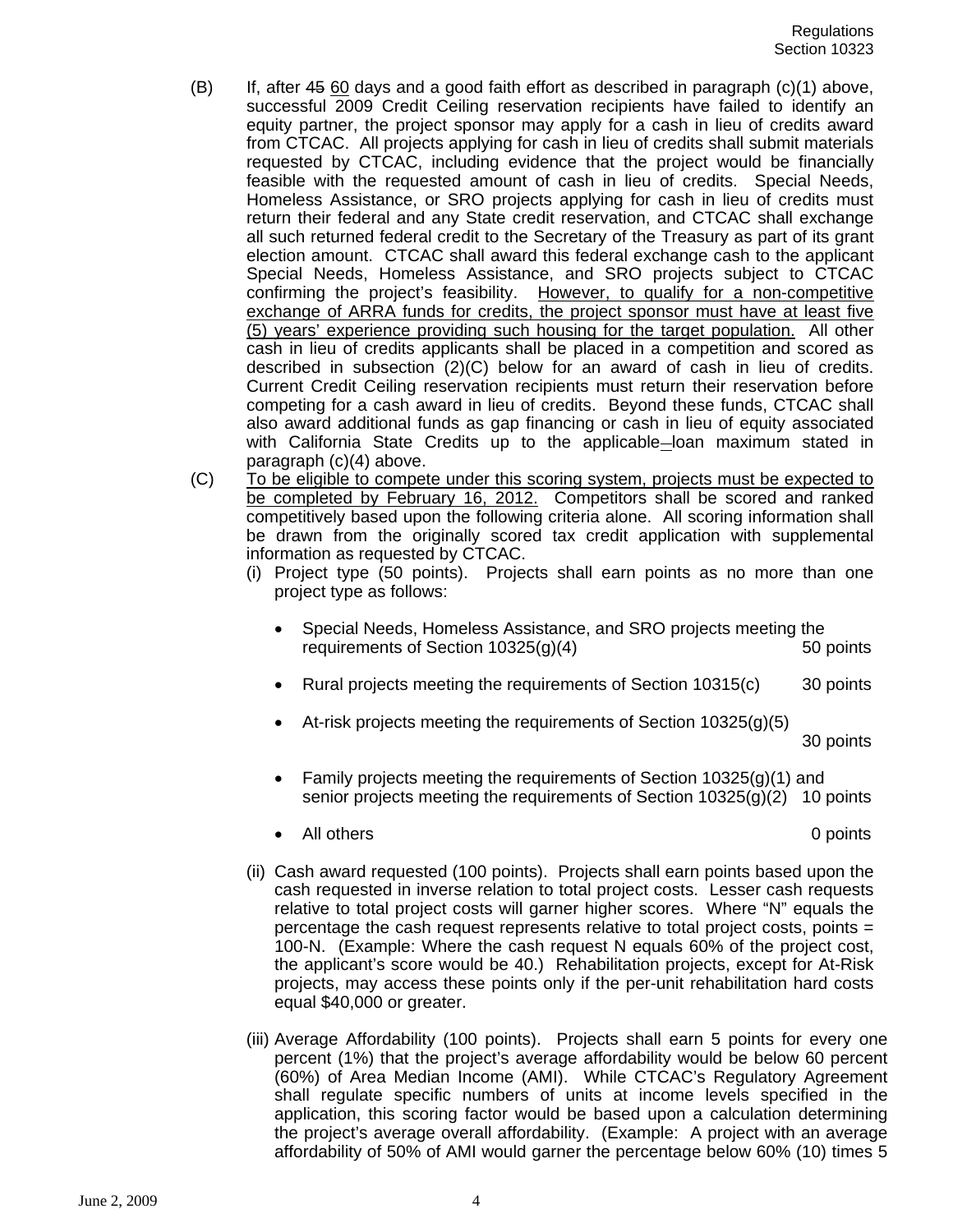points, or 50 points). An average affordability of 40% of AMI would garner the full 100 points. Units with project-based rental or operating subsidy such as Section 8, HUD Project Rental Assistance Contracts (PRAC), Mental Health Services Act (MHSA), McKinney Act subsidies, or CTCAC-approved locallyfunded operating subsidy programs shall be assumed to serve households at 40 percent (40%) of AMI, unless regulated to a lower level.

- (3) Recipients of credits for Tax-Exempt Bond Projects.
	- (A) Eligible 2007, 2008, and 2009 Tax-Exempt Bond Projects with, as of the application due date to be publicly announced by CTCAC, bond allocations, previously awarded tax-exempt bond allocations that have been returned to CDLAC or tax-exempt bond applications pending (a) with a current credit reservation and (b) lacking an equity partner, may apply and compete for cash in lieu of tax credits under the process described in subsections  $(d)(2)(B)$  and  $(C)$ above. To be eligible for cash in lieu of credits, project applicants must demonstrate that they have made good faith efforts to obtain investment commitments for such credits as described in paragraph (c)(1) above, and that the project remains the same as originally proposed. Eligible 2007, 2008, and 2009 Tax-Exempt Bond Projects with committed equity partners that still have a funding gap may also compete for TCAP or Exchange ARRA Funds as gap financing within the same competition as those seeking cash in lieu of credits. Those projects must also have a current bond allocation or an application pending, a current tax credit reservation, and an executed LOI with an equity partner for less than estimated in the original tax credit application. Projects may apply for either cash in lieu of credits or gap financing if they have a pending tax credit application accepted and deemed complete by CTCAC by the cash application due date referenced above, but only if they have an award of State HCD or MHSA funding. Successful applicants shall receive either TCAP or Exchange ARRA Funds as determined by CTCAC.
	- (B) Eligible 2009 Tax Exempt Bond Projects meeting the conditions of preceding paragraph (A) after the application due date required under (A) above, shall similarly compete among themselves for cash in lieu of credits or gap financing under a separate competition. This competition shall be held in an additional round during calendar year 2009, and shall also follow the process described in subsections (d)(2)(B) and (C) above.

Projects shall compete based on the information provided in the original awarded tax credit application and any supplemental information related to CTCAC employing the competitive system described in paragraph (d)(2)(C).

(4) Executive Director's discretion to award remaining funds.

If, following the award processes described in paragraphs  $(d)(1)$  though  $(d)(3)$  above, CTCAC has a surplus of either ARRA funds or Credit Ceiling credits, the Executive Director may take extraordinary measures to assure that all funds and credits are awarded and allocated by year-end. Such extraordinary measures include:

(A) If Credit Ceiling credits remain with insufficient time for a waiting list award pursuant to Section 10325(c)(h), the Executive Director may declare a project possessing a Credit Ceiling reservation a Difficult to Develop Area (DDA) project and deliver additional federal Credit Ceiling credits in lieu of the reserved California State Credits. The Executive Director must attempt to minimize project disruption by first conferring with the project sponsor, and must also report such an action to the Committee at its next convened meeting.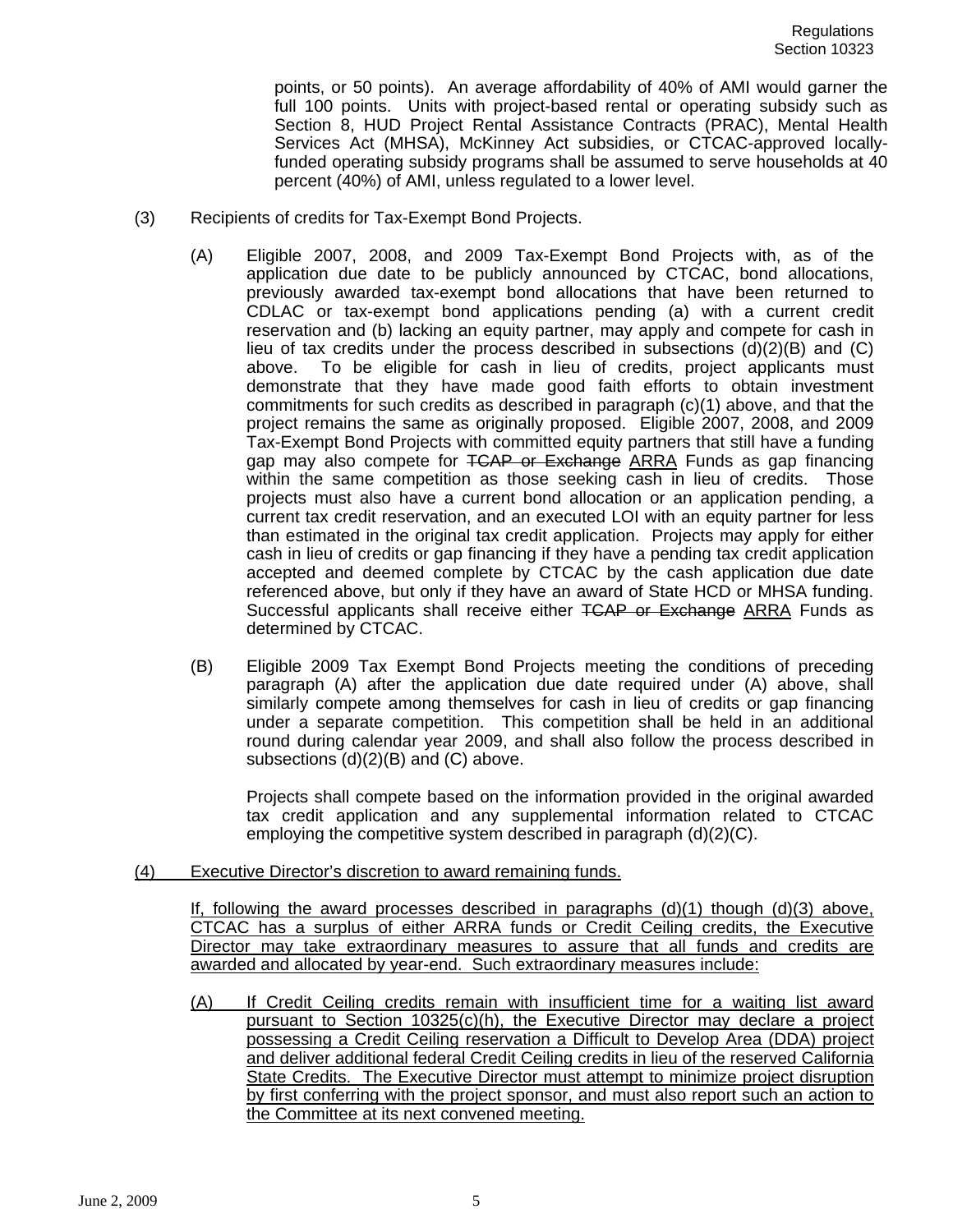- (B) If ARRA funds remain uncommitted at year-end, the Executive Director may offer such funds, first, to the next unfunded applicant competing under Section (d)(2)(B) above. If the requested cash in lieu of credit amount significantly exceeds the requested ARRA funds, the Executive Director may move down the ranked list of unfunded projects to the next ranked project seeking less than or approximately the amount available.
- (C) If no remaining projects on the unfunded ranked list described in preceding paragraph (B) requested less than or approximately the amount of ARRA funds remaining, the Executive Director may award remaining ARRA funds to the next ranked project competing under Section (d)(3)(A) above.
- (e) Loan Terms.

The project owner receiving any cash award from CTCAC shall agree to the loan terms described below as applicable.

- (1) All funds must be expended by February 17, 2012.
- (2) All loans shall be underwritten in advance using the applicable financial feasibility standards listed within Section 10327, except that projects must demonstrate a first year debt service coverage ratio of at least 1.15 to 1.
- (3) Loans shall be originated for a term of 55 years. The project owner must execute a Promissory Note secured by a recorded Deed of Trust as required by CTCAC. In addition, the project owner must execute a recorded Regulatory Agreement provided by CTCAC. The loan term may be extended in 15-year increments, and shall be assignable upon the agreement of CTCAC.
- (4) Under the terms of the Promissory Note and Deed of Trust, loan payments shall be due annually as residual receipts payments the loan shall be deferred for the full term. The CTCAC Deed of Trust shall be recorded in a subordinate position relative to the principal private lender's Deed of Trust, as well as those of public lenders, unless the CTCAC loan amount is more than twice the amount lent by the public lender. Payments shall be due in the amount of 50 percent (50%) of any residual receipts after non-cumulative preferred residential cash flow to the owner of \$500 per unit, increasing by the Consumer Price Index for All Urban Consumers, West Region, All Items, as published annually by the Bureau of Labor Statistics, United States Department of Labor, and after payment of a non-interest bearing deferred developer fee included in basis, consistent with the conditions of Section 10327(c)(2)(A). Payment of required principal and interest to other public funding sources under the terms of executed loan documents shall be payable prior to loan payments described in this paragraph.
- (5) Recipients of cash loans in lieu of tax credits shall enter into a binding agreement establishing CTCAC's right of first refusal to purchase the project for its fair market value at the time the owner chooses to sell the project, except for a sale under IRC §42(i)(7). This right is assignable by CTCAC to a third party of its choice, and shall be in effect for the duration of the Regulatory Agreement. This requirement shall not apply to projects receiving gap financing only, as described in paragraph (c)(2) above.
- (6) The interest rate for any loans authorized under this section shall be zero.
- (7) CTCAC shall disburse loans provided as gap funding during construction as needed upon receiving evidence that costs have been incurred. CTCAC shall disburse loans provided in lieu of tax credit equity on the following schedule: 30 percent (30%) 40 percent (40%) at and following construction loan closing as justified by costs; at least 65 percent (65%) 35 percent (35%) at project completion as evidenced by a Certificate of Occupancy for the entire project; and 25 percent (25%) minus a hold-back at 90 percent (90%) occupancy by